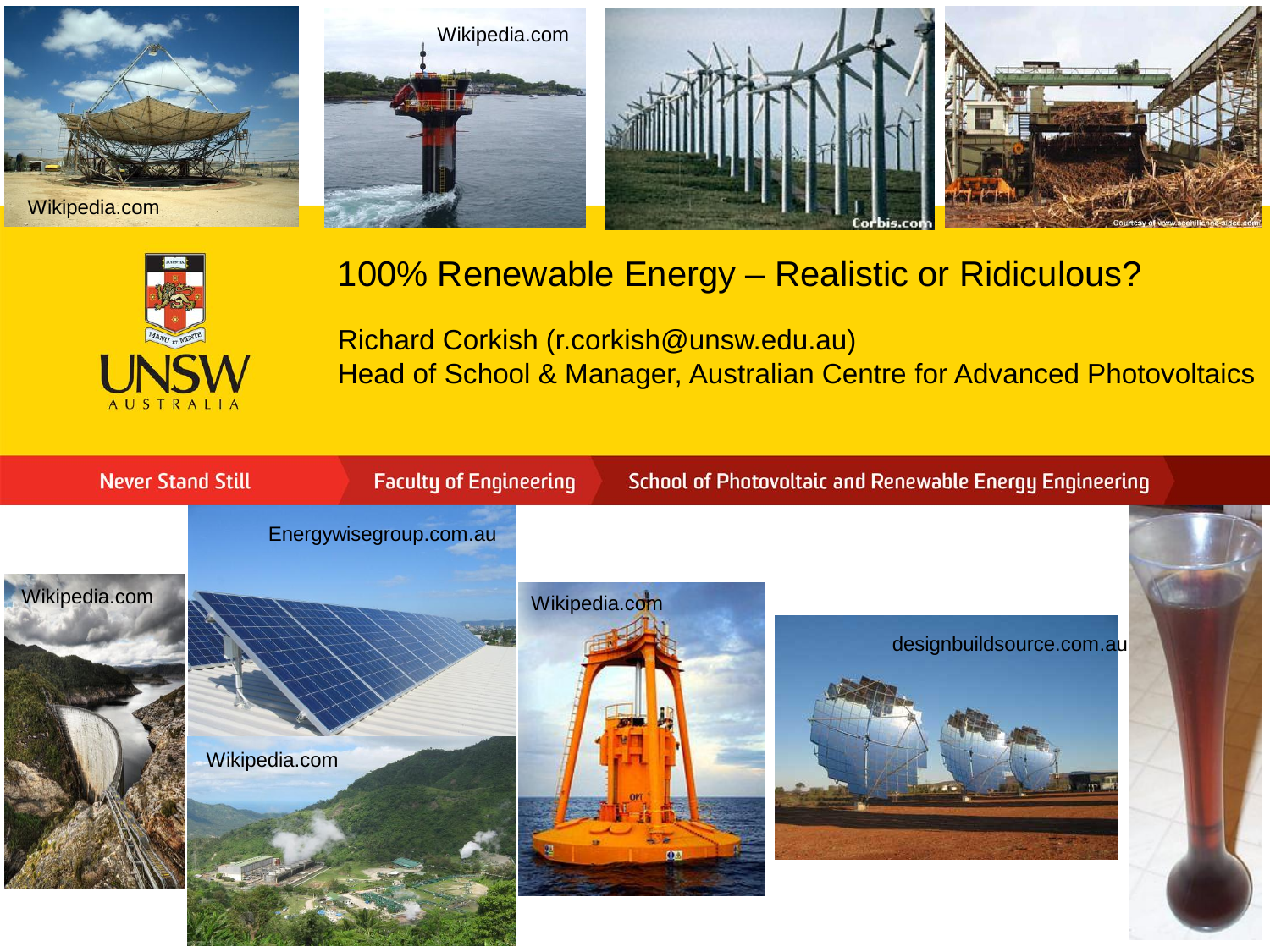(my) A. Not ridiculous! Need to clarify scope Very challenging to realise. Perhaps easier in Australia than in most countries. Are we asking the right question? Q. 100% Renewable Energy – Realistic or Ridiculous?

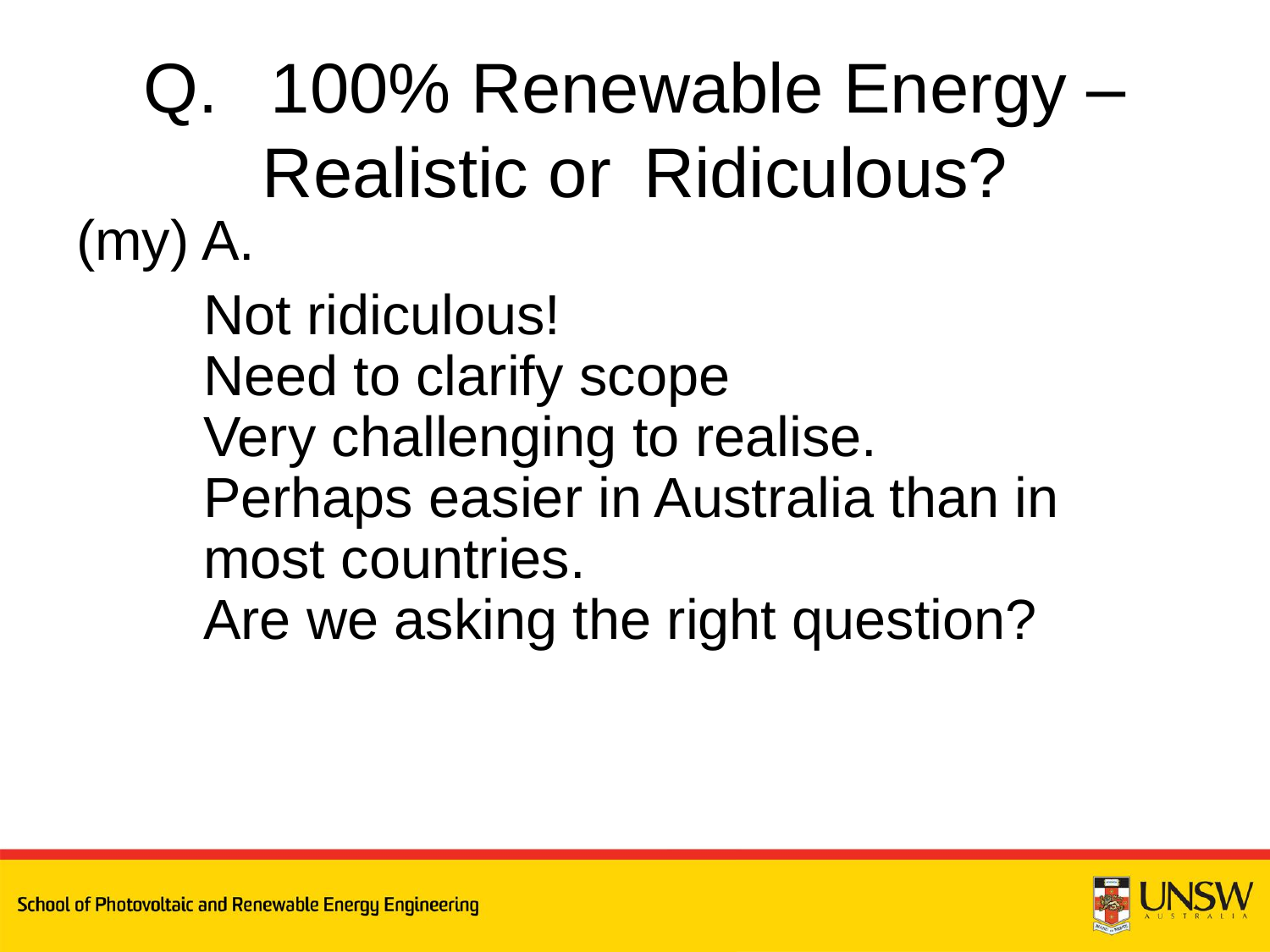### Not ridiculous!

- Very important but controversial, even for Australia
	- Trainer, Energy Policy 50, 306 (2012)
	- Trainer, Energy Policy (corrected proof online)
- and globally
	- Moriarty and Honnary, Renewable and Sustainable Energy Reviews 16, 244 (2012)
	- Jacobson & Delucchi, Energy Policy 39, 1154 (2011)
	- Delucchi & Jacobson, Energy Policy 39, 1170 (2011)

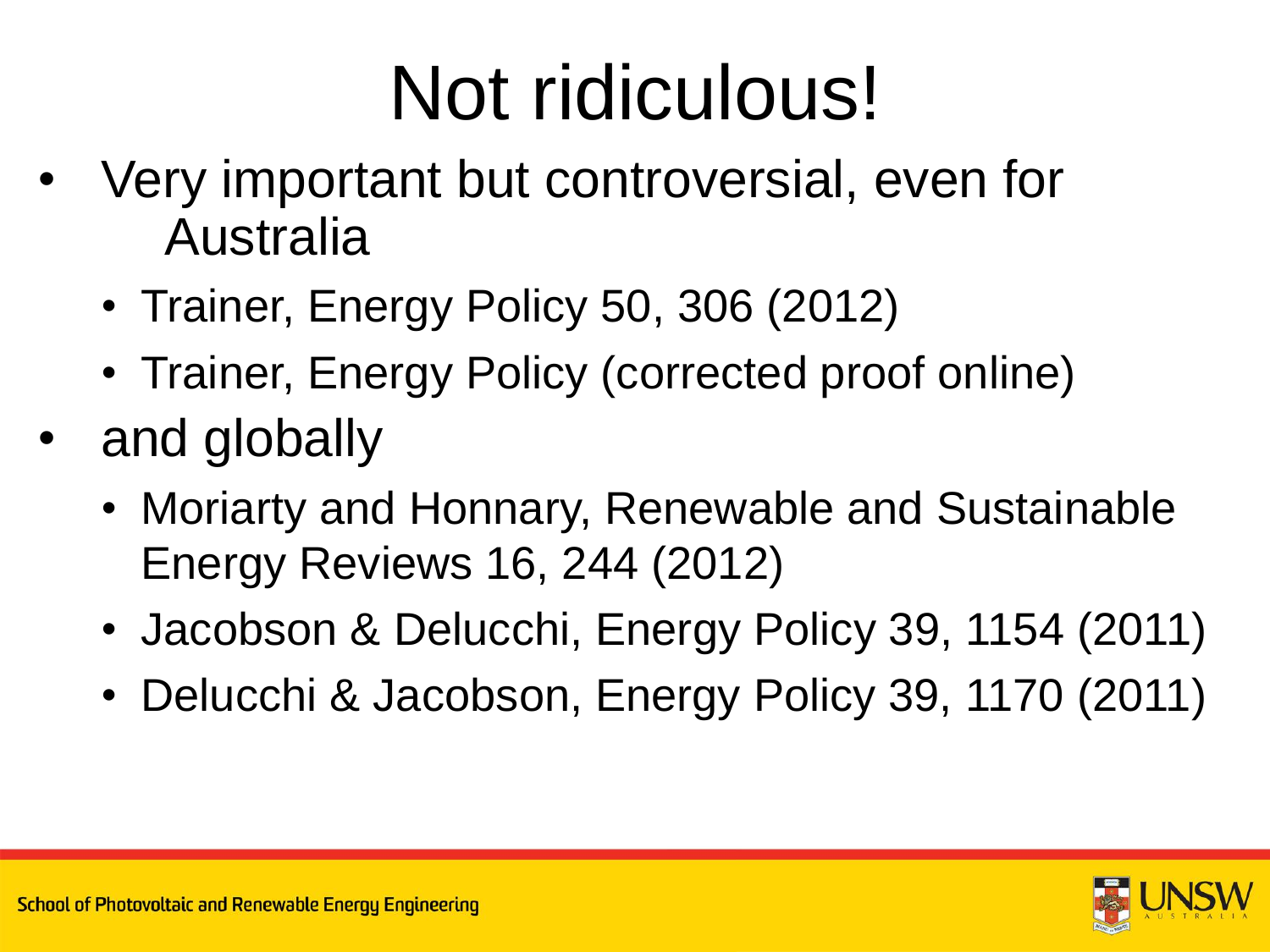#### Define the scope

- What geographical region? Australia? The world? What about Japan, Korea, etc.?
	- Trainer, Energy Policy 50, 306 (2012)
	- Trainer, Energy Policy (corrected proof online)
- and globally
	- Moriarty and Honnary, Renewable and Sustainable Energy Reviews 16, 244 (2012)
- Several studies consider electricity only
- Include air travel? International travel?

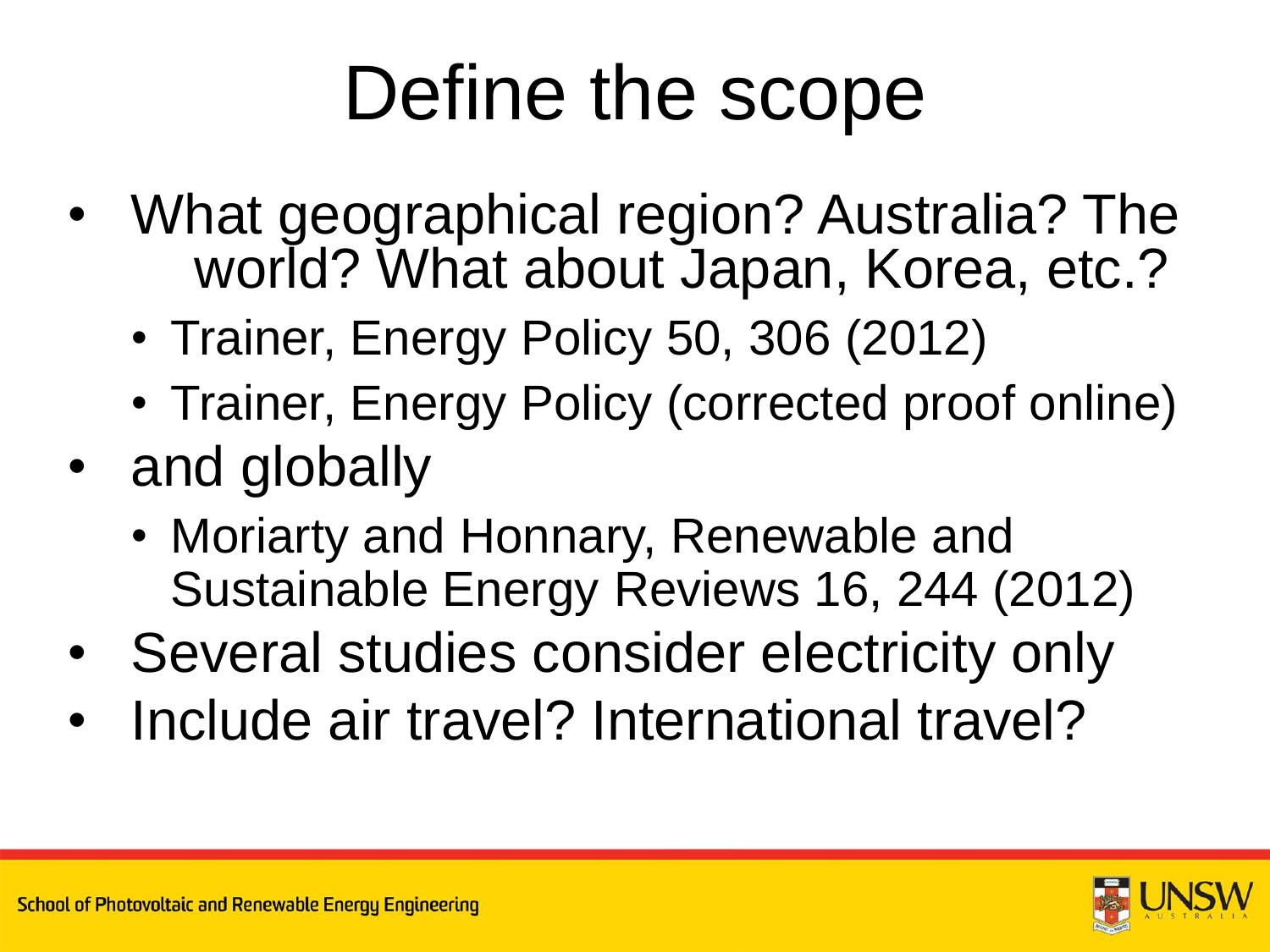#### Resource availability varies geographically

Annual wind speed 100m above topo (m/s) (global: 7.0; 1 and: 6.1; sea: 7.3)



Fig. 1. Map of the yearly averaged world wind speed  $(m/s)$  at 100 m above sea level at  $1.5 \times 1.5^{\circ}$  resolution, generated with the GATOR-GCMOM 3-D global model (Jacobson, 2010).

**Intermittency** 

Uncertainty of supply reduces value

- Redundant reserves required expensive?
- Grid instability from rapid changes
- Geothermal is constant and biomass is storable
- Tidal, wave are predictable
- Recorded periods of low sun and low wind (Europe)

Surface downward solar radiation  $(W/m^2)$ (global avg: 193; land: 183)



Fig. 2. Map of the yearly averaged downward surface solar radiation reaching the surface  $(W/m^2)$  at  $1.5 \times 1.5^\circ$  resolution, generated with the GATOR-GCMOM 3-D global model (Jacobson, 2010).

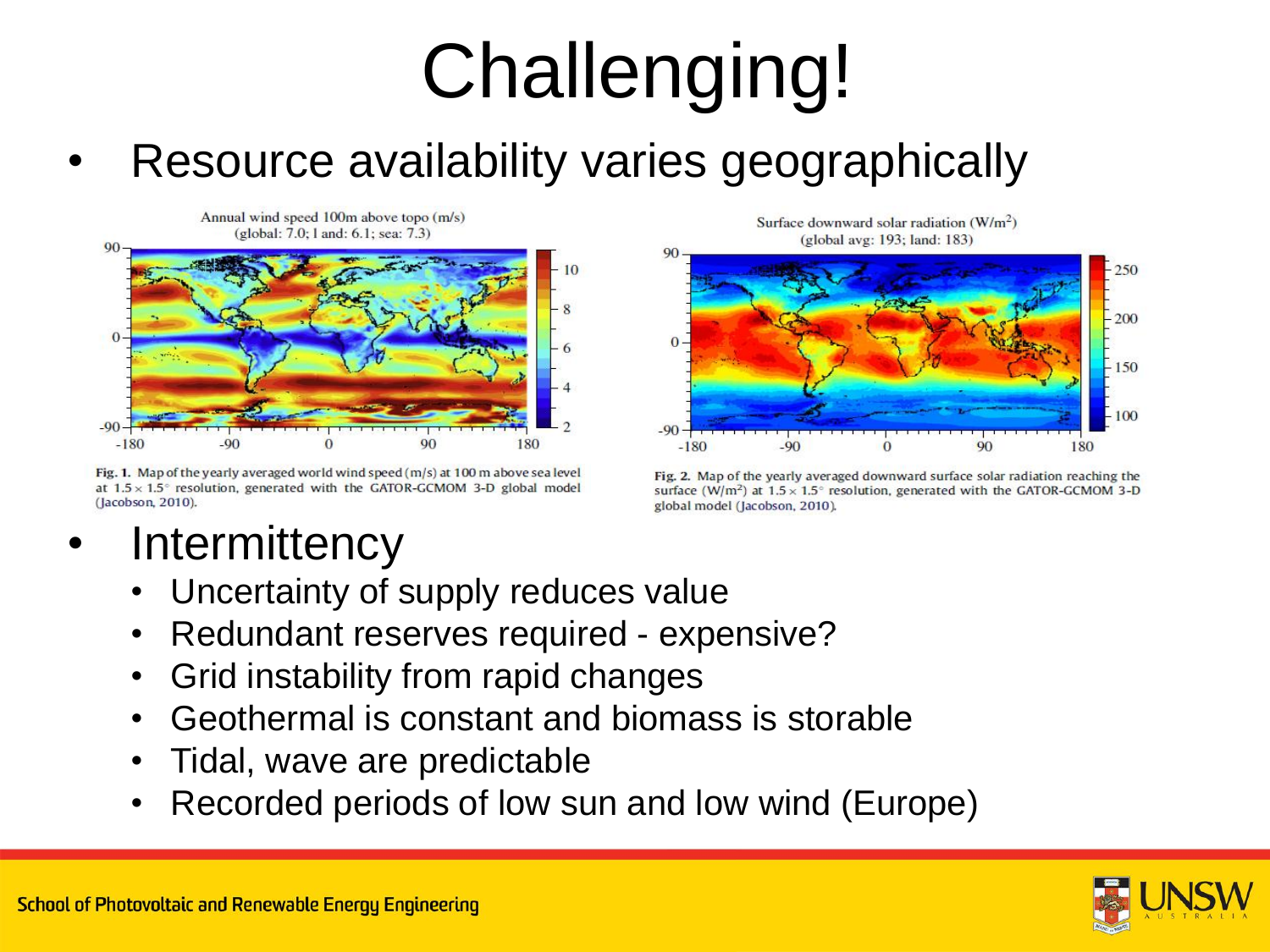- Resource temporal and geographical match to load
	- Some might be easier than we think since many loads previously shifted to off-peak to suit coalburning electricity generators
	- Resource diversity helps
		- Wind and solar can be complementary
	- Interconnection helps
		- Global grid?
	- Demand management helps (low or negative cost)
		- Price signals
		- "smart grid"
		- Energy efficiency, including building design and behaviour

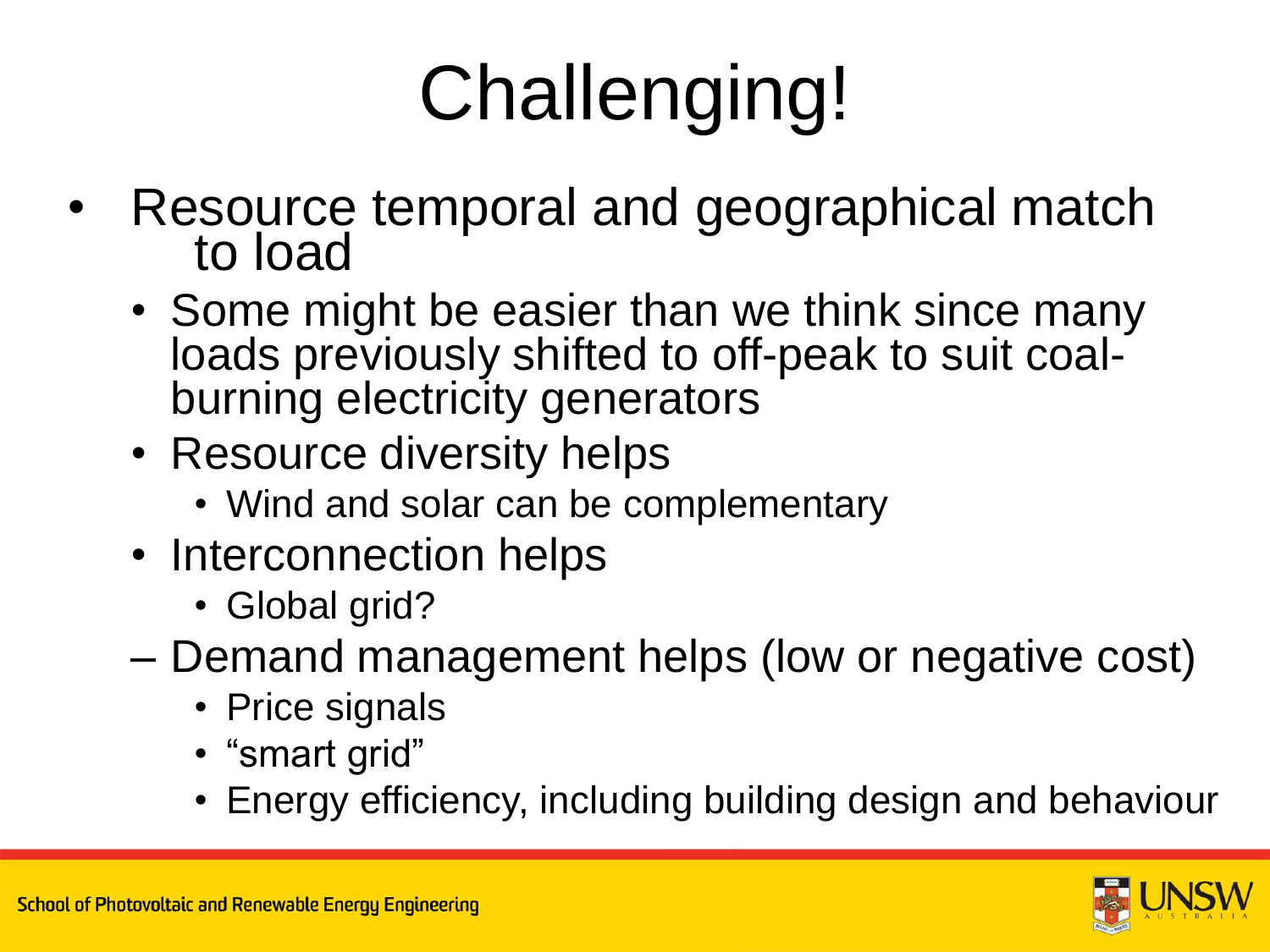- Storage remains expensive (but feasible)
	- Pumped hydro
	- Biomass / Biofuel
	- Compressed air
	- Batteries (various)
		- Future resource of vehicle batteries
	- Hydrogen (?)
	- Chemical fuels
	- Fresh water production

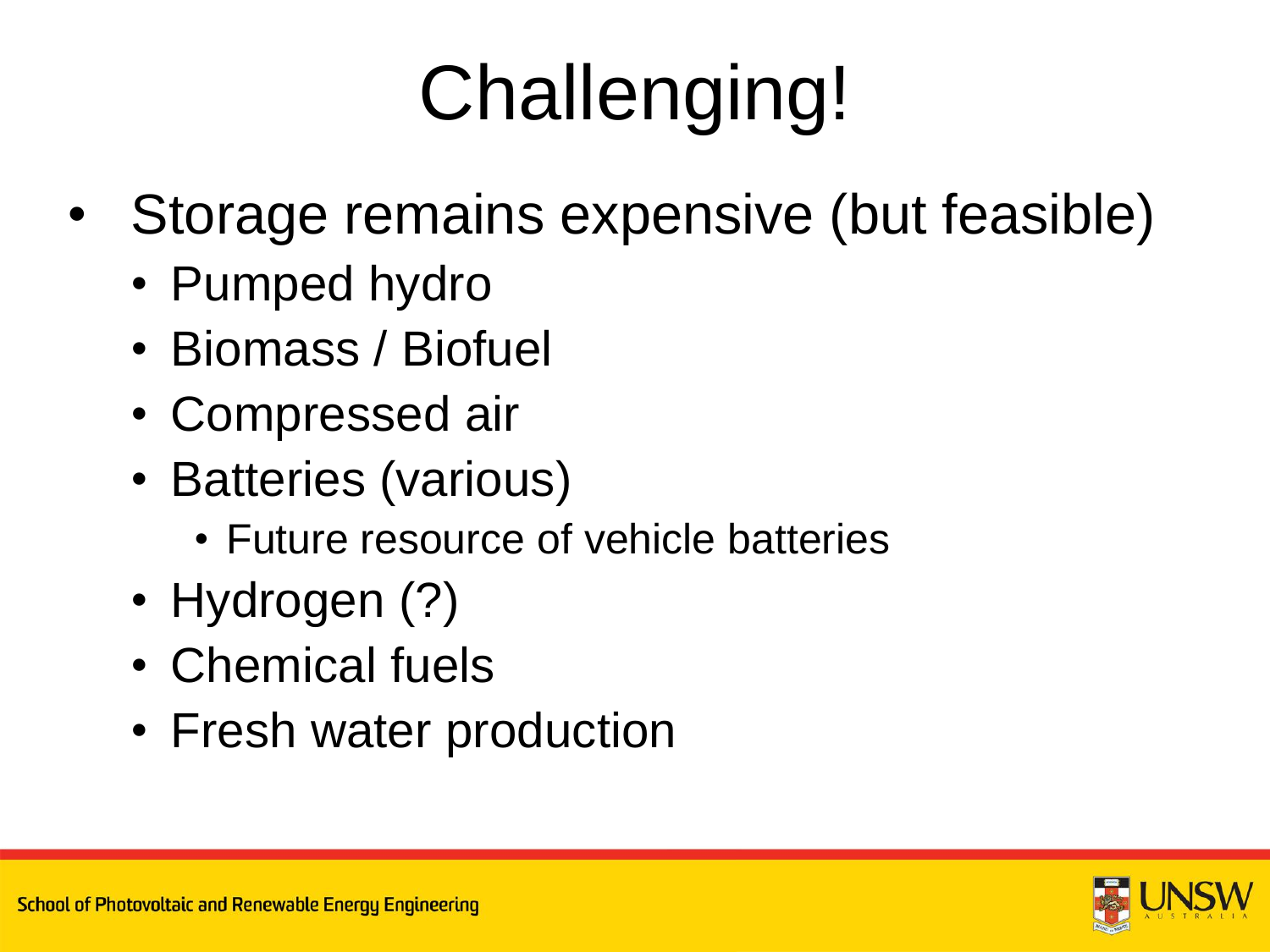- Embodied energy
	- PV, wind energy payback times (EPBT) << lifetime (but some controversy over definitions)
		- Have improved with manufacturing scale and research
		- Will tend to improve as renewable penetrate supply
		- Will tend to worsen as best opportunities taken
- Some loads very difficult
	- Air transport
	- Other transport

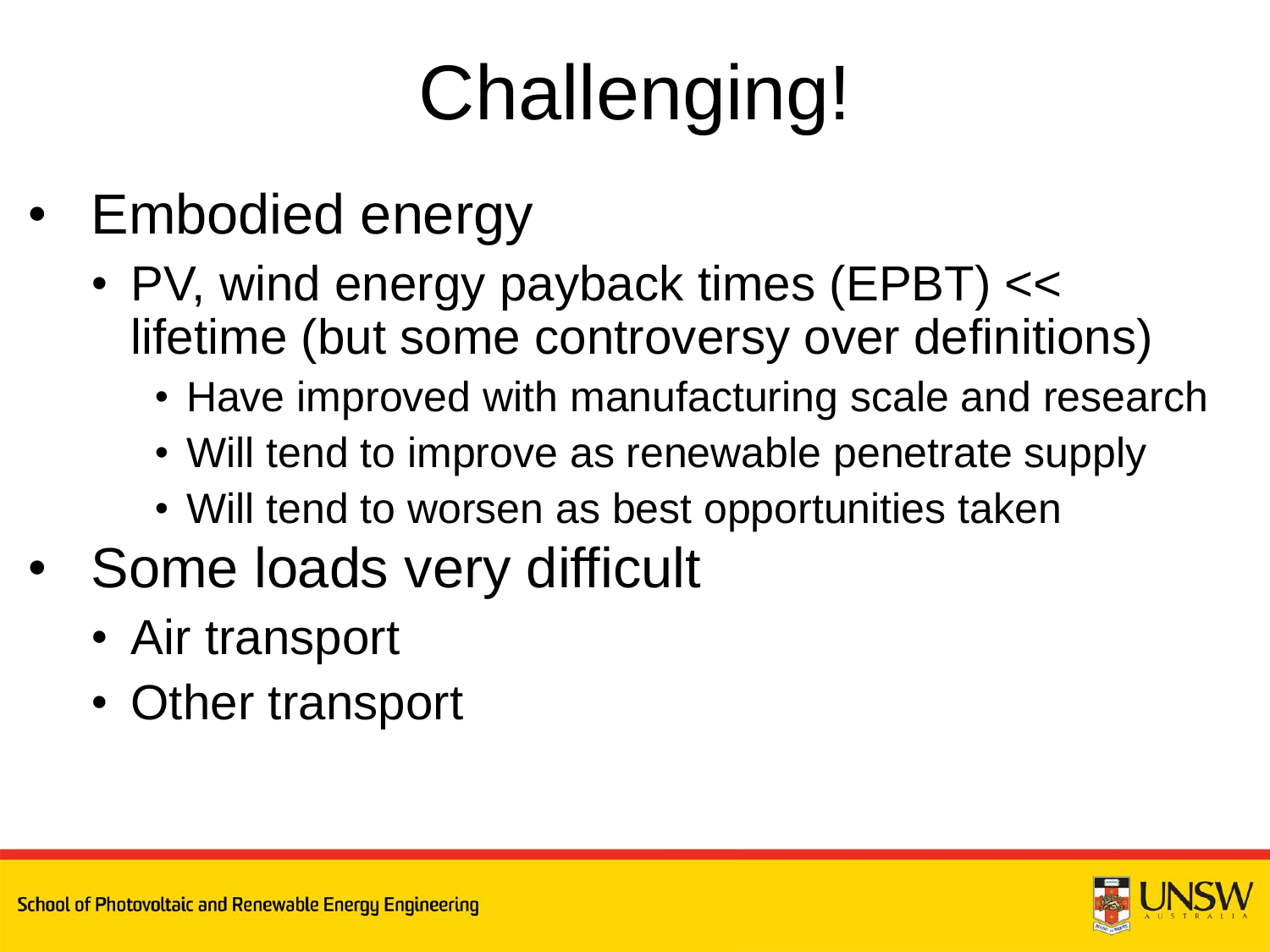- Grid Issues
	- System stability (clouds)
	- Voltage rise in local regions
	- **Frequency control**
	- Phase balancing
	- Power factor
	- Harmonics
	- Fault behaviour
	- **Islanding**
	- Reverse power flow, reactive power
	- Peak shaving
	- IEA PVPS Task 14



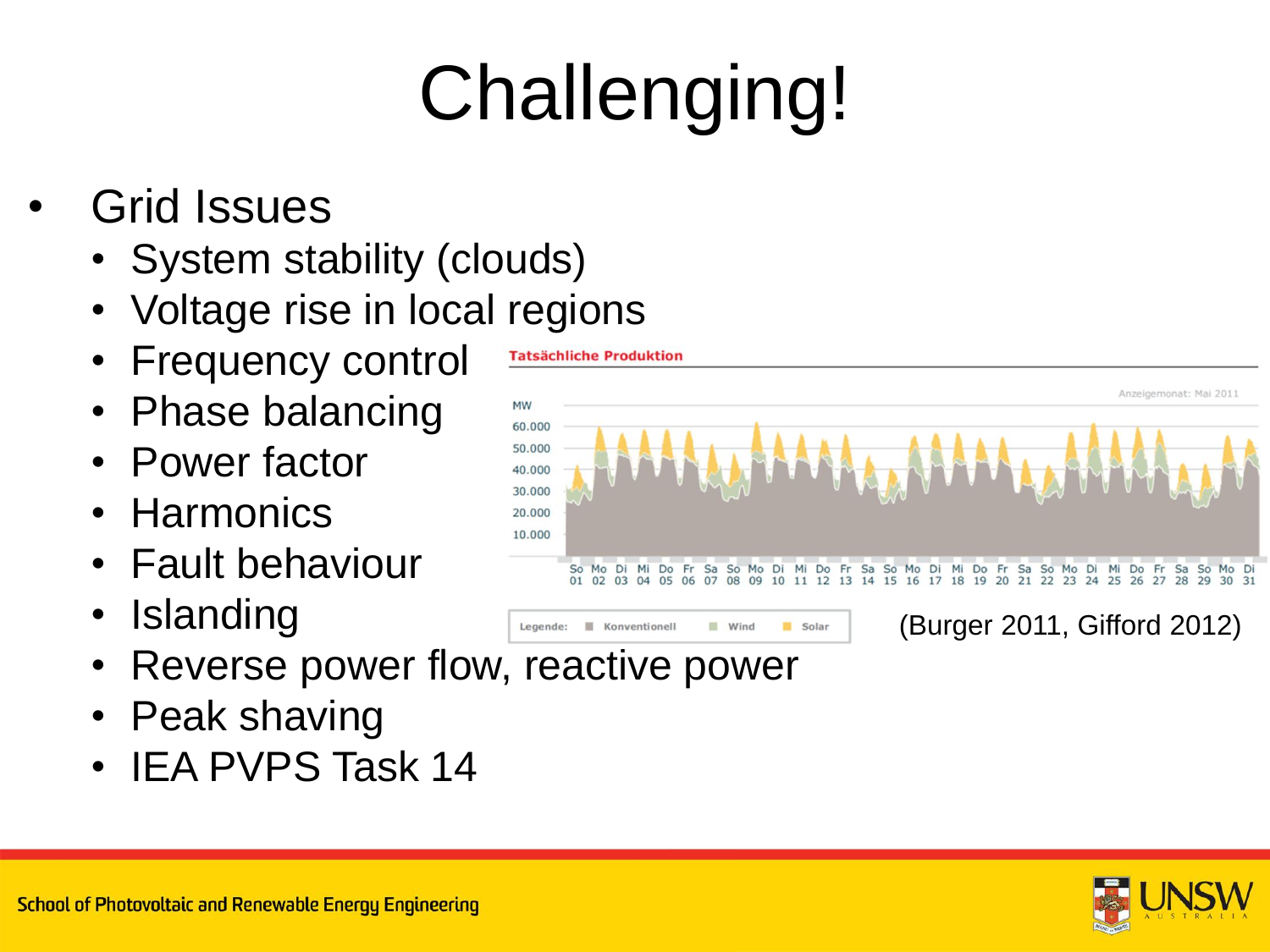### Australia

- Abundant renewable energy resources relative to demand
- Tyranny of distance
- Mismatch of location of supply/demand
- Electricity grid built around coal

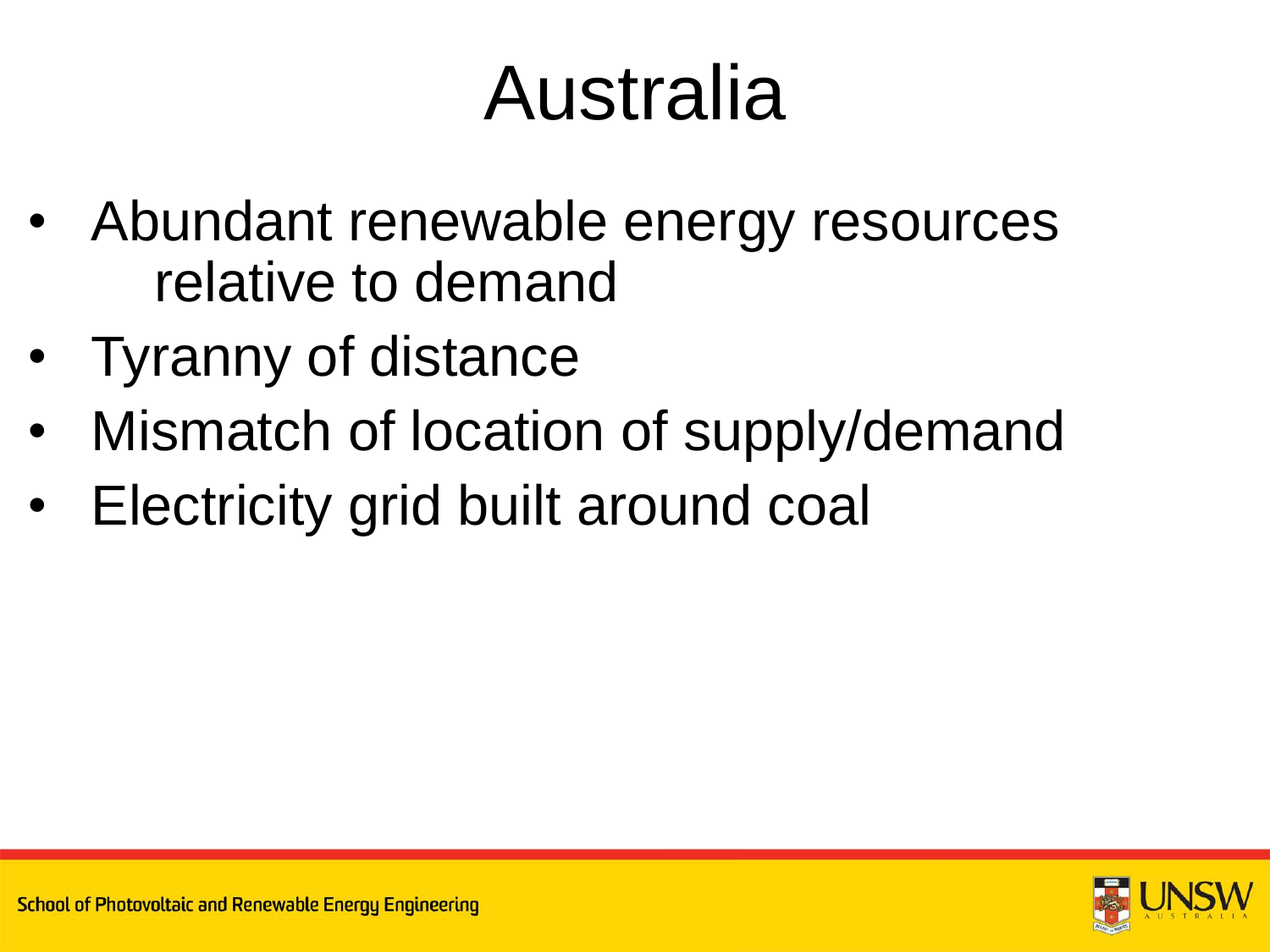#### Are we asking the right question?

- Is 100% very important, even if desirable?
- Is it failure to reach 90% or 95%?
- Currently, we don't even pick the low hanging fruit (eg. PV on big metropolitan roofs of factories, warehouses, cold stores, data centres)
- Main problem is \$\$ so we need to compare with our alternative paths to slow climate change!